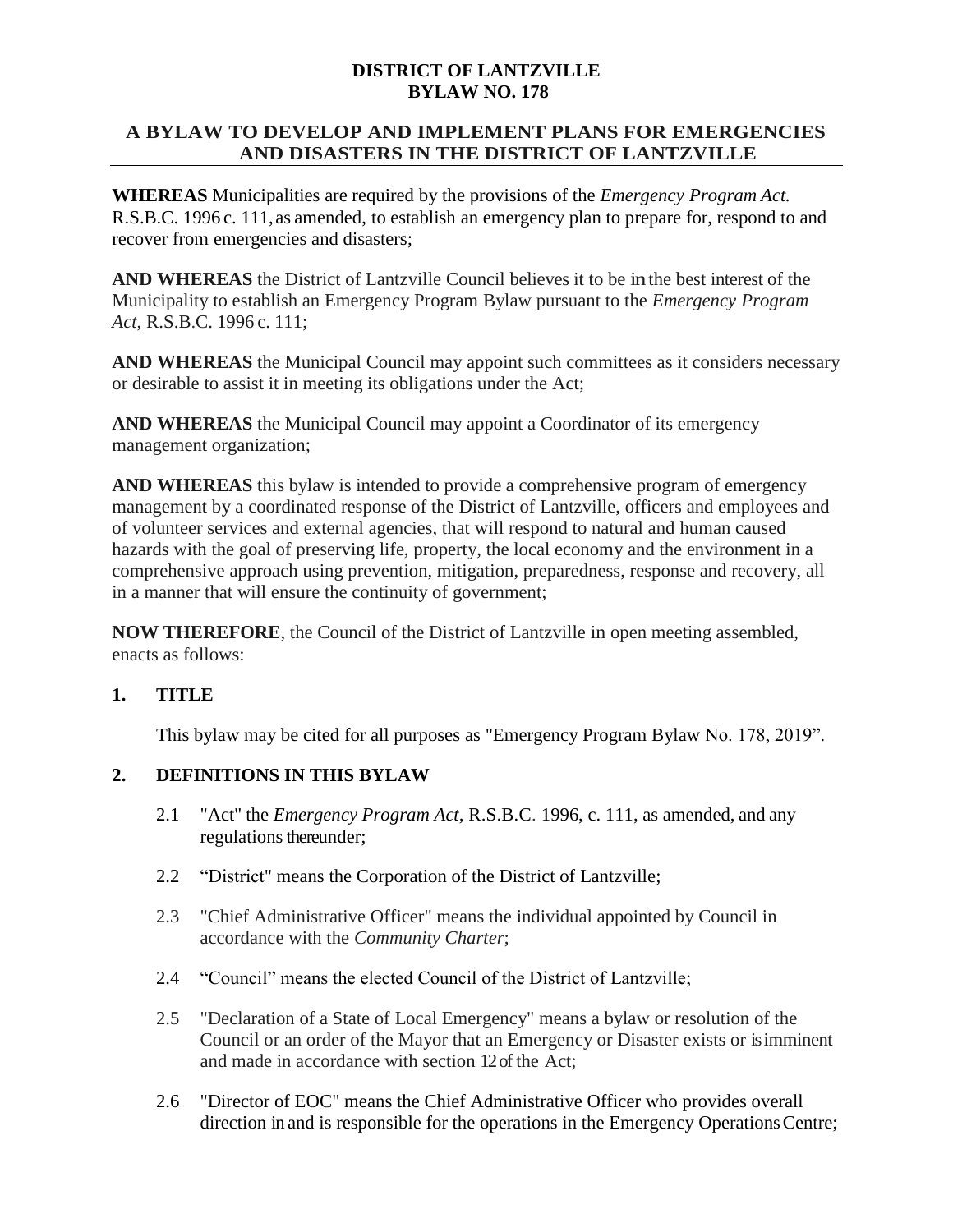- 2.7 "Disaster" means a calamity that:
	- a) is caused by accident, fire, explosion or technical failure or by the forces of nature,
	- b) has resulted in serious harm to the health, safety or welfare of people or in widespread damage toproperty;
- 2.8 "Emergency" means a present or imminent event or circumstance that
	- a) is caused by accident, fire, explosion, technical failure or the forces of nature, and
	- b) requires prompt coordination of action or special regulation of persons or property to protect the health, safety or welfare of a person or to limit damage to property;
- 2.9 "EOC" means the Emergency Operations Centre as defined in the Emergency Program or such other facility as may be designated from time to time as the EOC by the Council;
- 2.10 "Emergency Operations Management and Policy Group" means the group constituted as such pursuant to section 3.3 of this bylaw;
- 2.11 "Emergency Program" means the District's Emergency Program as adopted or implemented from time to time and any amendment thereto;
- 2.12 "Emergency Program Coordinator" means the person appointed to act in that capacity for the District by the Council and is deemed to be the coordinator for the emergency management organization of the District established pursuant to Section 6(3.1) (a) of the Act;
- 2.13 "Emergency Measures Policy/Planning Committee" means a Committee constituted pursuant to Section 3.2 of the bylaw;
- 2.14 "Mayor" means the individual elected as the Mayor of the District or, in the event the Mayor is absent, ill, or otherwise unable or unwilling to carry out or exercise his or her duties and powers under this bylaw and the Act, the person appointed as the acting Mayor at the relevant time;
- 2.15 "Minister" means the Solicitor General for the Province of British Columbia;
- 2.16 "Order" means a written statement or instruction giving effect to a Declaration of a state of local emergency by the Mayor, which Order must include the date of issuance and bear the name of the Mayor.

## **3. EMERGENCY PROGRAM ADMINISTRATION**

- 3.1 The Local Authority must appoint an individual to the following position:
	- a) EmergencyProgram Coordinator; and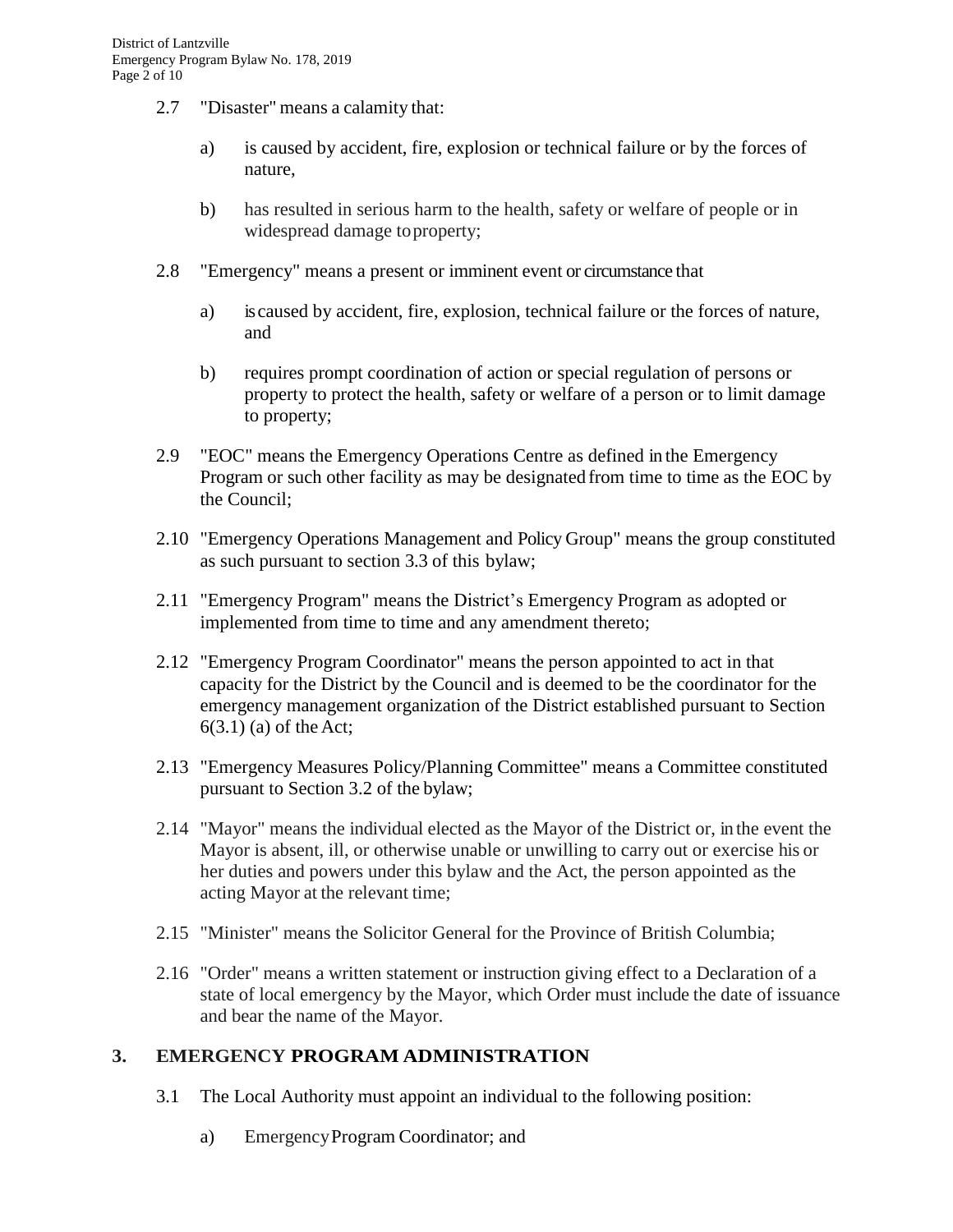- b) may establish a reporting structure for such position.
- 3.2 An Emergency Measures Policy/Planning Committee is hereby created which will meet not less than every 6 months. The following individuals may constitute the Committee:
	- a) the Mayor, who may act as Chair;
	- b) the Chief Administrative Officer;
	- c) the Director of Public Works;
	- d) the RCMP Representative as appointed by the RCMP;
	- e) the Director of Financial Services;
	- f) the Emergency Program Coordinator;
	- g) the Fire Chief;
	- h) the Director of Planning;
	- i) the Emergency Social Services Director;

or their designates; and such other individuals as may be appointed to the Committee or sub-Committee(s) by the Chair from time to time.

3.3 With the exception of the Mayor, or any Council member(s), the positions listed in 3.2 shall be members of the Emergency Operations Management and Policy Group (see section 4.2).

## **4. RESPONSIBILITIES**

- 4.1 The Emergency Measures Policy/Planning Committee will be responsible for the following:
	- a) preparing the Emergency Program, which program must:
		- (i) provide a general direction and framework that covers prevention, mitigation, preparedness, response and recovery programs to deal with a Disaster or Emergency in the Municipality, and
		- (ii) formulate roles and responsibilities for all officials appointed pursuant to this bylaw (whose roles and responsibilities are not otherwise defined herein);
	- b) making and amending practices and procedures to regulate its activities and meetings;
	- c) establishing such sub-committees or working groups as it deems necessary to carry out its duties and obligations;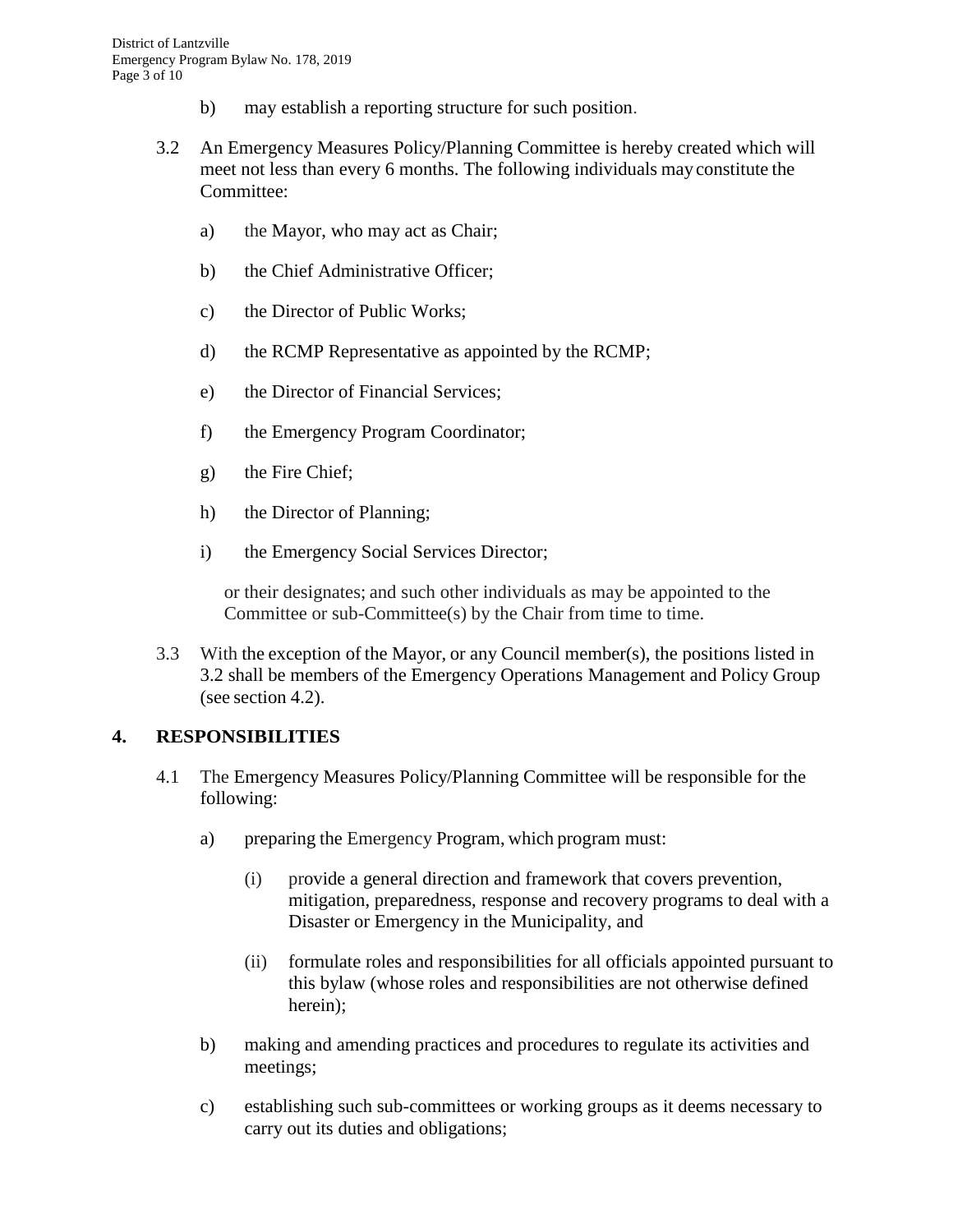- d) subject to the final approval of the LocalAuthority,
	- (i) negotiating agreements with other municipalities or governments for mutual aid or the formation of joint organizations,
	- (ii) negotiating with individuals, societies, corporations or other legal entities other than government bodies for the engagement of one or more of their members deemed qualified to provide services necessary to achieve the objectives of this bylaw;
- e) submitting annually to the Local Authority, estimates of expenditures required to maintain and operate the Emergency Program;
- 4.2 The Emergency Operations Management and Policy Group will be responsible for the coordination and direction of overall operations in accordance with its EmergencyProgram.
- 4.3 The Emergency Program Coordinator will report directly to the Chief Administrative Officer and will be responsible for the following:
	- a) acquiring a task number from Emergency Management BC Vancouver Island Region Office immediately upon Declaration of a State of Local Emergency;
	- b) serving as a member of the Emergency Measures Policy/Planning Committee and the Emergency Operations Management and PolicyGroup;
	- c) making such minor amendments to the Emergency Program as are necessary to ensure that the information contained in such Program remains current at all times, including, without limitation, updating telephone numbers, addresses, locations of equipment and response teams;
	- d) providing day to day administration of the Emergency Program, including coordinating staff, encouraging public emergency management and coordinating with external organizations on emergency management;
	- e) maintaining information on potential natural and human caused hazards and the impact that such hazards could have on the District;
	- f) ensuring all District Departments, including Emergency Social Services, develop and keep updated departmental emergency plans that are consistent with and support the Emergency Program;
	- g) developing and keeping updated the District Emergency Plan which includes the EOC Plan:
	- h) coordinating, equipping and training the District emergency volunteer services;
	- i) coordinating and arranging for emergency preparedness training for District staff;
	- j) providing liaison on behalf of the District with other external support organizations;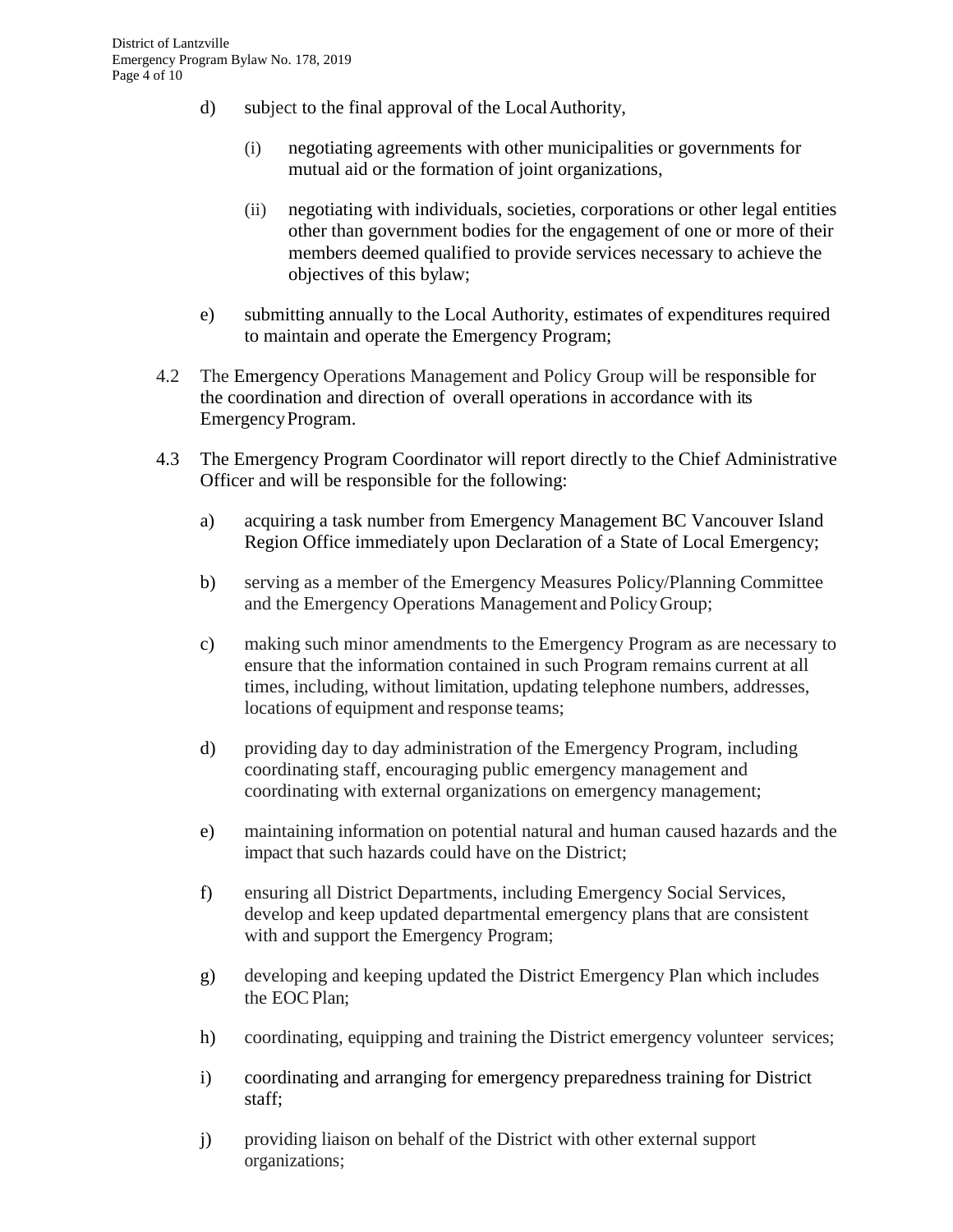- k) selecting and enrolling candidates for Federal or ProvincialEmergency Programcourses;
- l) conducting studies and exercises within the District to ensure that the Emergency Program is understood, effective and in a state of readiness;
- m) acting as the point of contact for the District with the Provincial Emergency Program and other governments or agencies concerning emergency planning and operations; and
- n) when a Declaration of a state of emergency exists, acting as the District's liaison between the Director or such other person the Minister may appoint pursuant to section 10(2) of the Act and the Local Authority.

# **5. DECLARATION OFA STATE OF LOCALEMERGENCY AS PROVIDED IN THE ACT**

- 5.1 Subject to section 5.3, the Local Authority may, when satisfied that an Emergency or Disaster exists make a Declaration of a State of Local Emergency either by resolution orbylaw.
- 5.2 Subject to section 5.3 and provided that the Mayor has used his or her best efforts to obtain the consent of all other members of the Local Authority to make a Declaration of a state of local emergency, the Mayor may, by Order, make a Declaration of a State of Local Emergency.
- 5.3 A Declaration of a State of Local Emergency, whether made by the Local Authority or the Mayormust:
	- a) identify the nature of the Disaster or Emergency;
	- b) identify whether the Disaster or Emergency affects all of the District or only a portion thereof and, in the latter case, clearly identify the affected portion of the District; and
	- c) bemade inthe form attached as Schedule "A" to this bylaw.
- 5.4 If a Declaration of a state of local emergency is made in accordance with this bylaw, the Local Authority or Mayor, as applicable, must immediately:
	- a) forward a copy of the Declaration of a State of Local Emergency, to Emergency Management BC Vancouver Island Region Office first and then onto the Solicitor General; and
	- b) cause details of the Declaration of a State of Local Emergency to be published by a means of communication that the Local Authority or Mayor, as the case may be, considers most likely to make the contents of the declaration known to the population of the affected area of the District.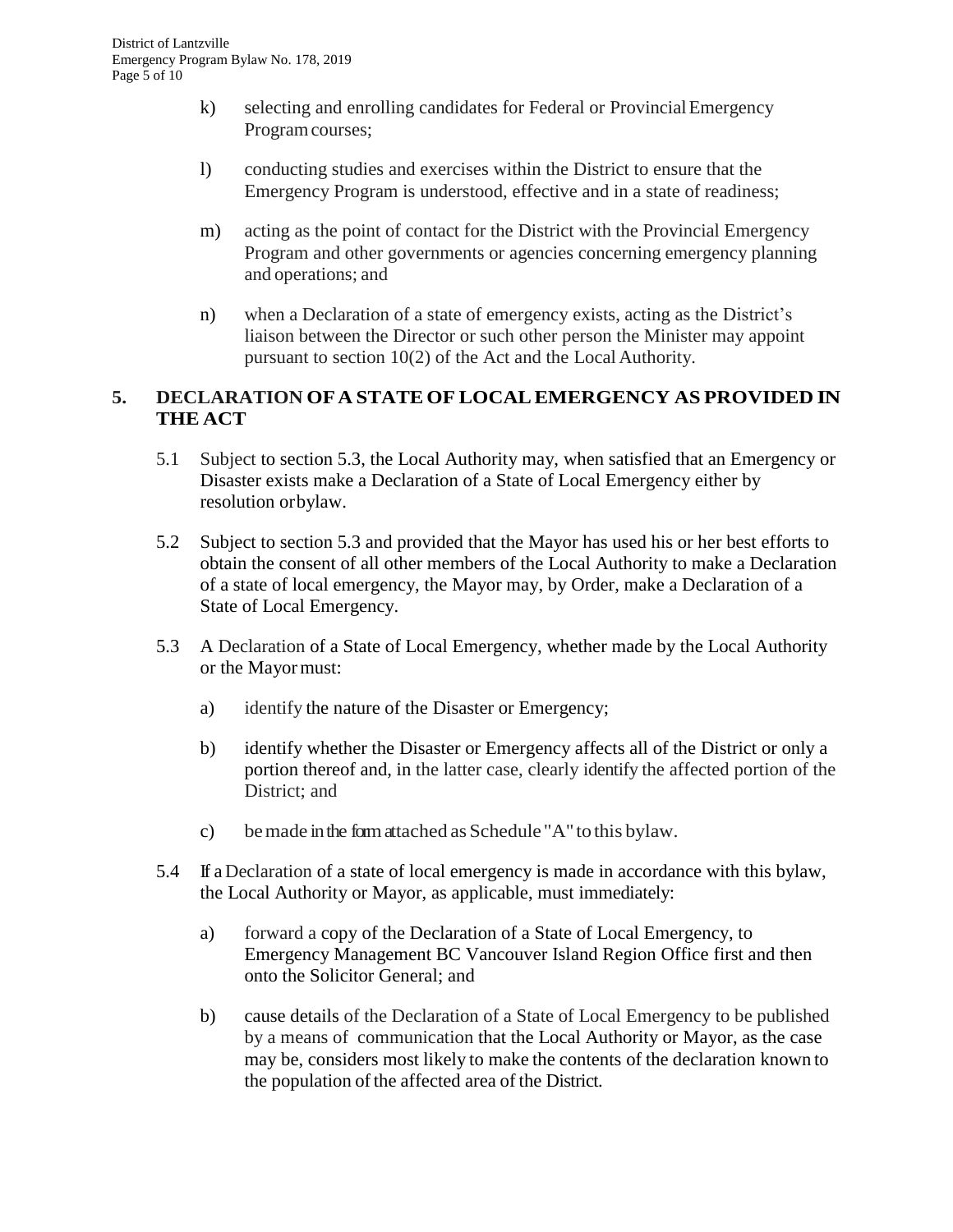# **6. POWERS ASSOCIATED WITH THE DECLARATION OF A STATE OF LOCAL EMERGENCYAS PROVIDEDFOR INTHE ACT**

- 6.1 Once a Declaration of a state of local emergency has been made in the District the Emergency Operations Management and Policy Group will immediately assume responsibility for the Disaster or Emergency which prompted the Declaration of a state of local emergency inaccordance with the division of responsibilities set out in sections 4.2 and 4.3 of this Bylaw, the Act and the Emergency Program. In carrying out its duties and responsibilities the Emergency Operations Management and Policy Group may exercise any or all of the following powers of the Local Authority pursuant to the delegation provisions of section 6(4) of the Act, subject only to an order from the Minister directing the Local Authority and, through it to its delegates, to refrain or desist from exercising any one or more of the powers enumerated in paragraphs (a) through to and including (i) below:
	- a) acquire or use any land or personal property considered necessary to prevent, respond to alleviate the effects of the Emergency or Disaster;
	- b) authorize or require any person to render assistance of a type that the person is qualified to provide or that otherwise is or may be required to prevent, respond to or alleviate the effects of the Emergency or Disaster;
	- c) control or prohibit travel to or from any area of the District;
	- d) provide for the restoration of essential facilities and the distribution of essential supplies and provide, maintain and coordinate emergency medical, welfare and other essential services in any part of the District;
	- e) cause the evacuation of persons and the removal of personal property from any area of the District that is or may be affected by the Emergency or Disaster and make arrangement for the adequate care and protection of those persons and personal property;
	- f) authorize the entry into any building or on any land, without warrant, by any person in the course of implementing the Emergency Program or if otherwise considered necessary to prevent, respond to or alleviate the effects of the Emergency or Disaster;
	- g) cause the demolition or removal of any trees, structures if the demolition or removal is considered necessary or appropriate in order to prevent, respond to or alleviate the effects of the Emergency orDisaster;
	- h) construct works considered necessary or appropriate to prevent, respond to or alleviate the effects of the Emergency or Disaster;
	- i) procure, clothing, fuel, equipment medical supplies or other essential supplies and the use of any property, services resources or equipment, within any part of the District for the duration of the Declaration of a State of Local Emergency under this bylaw.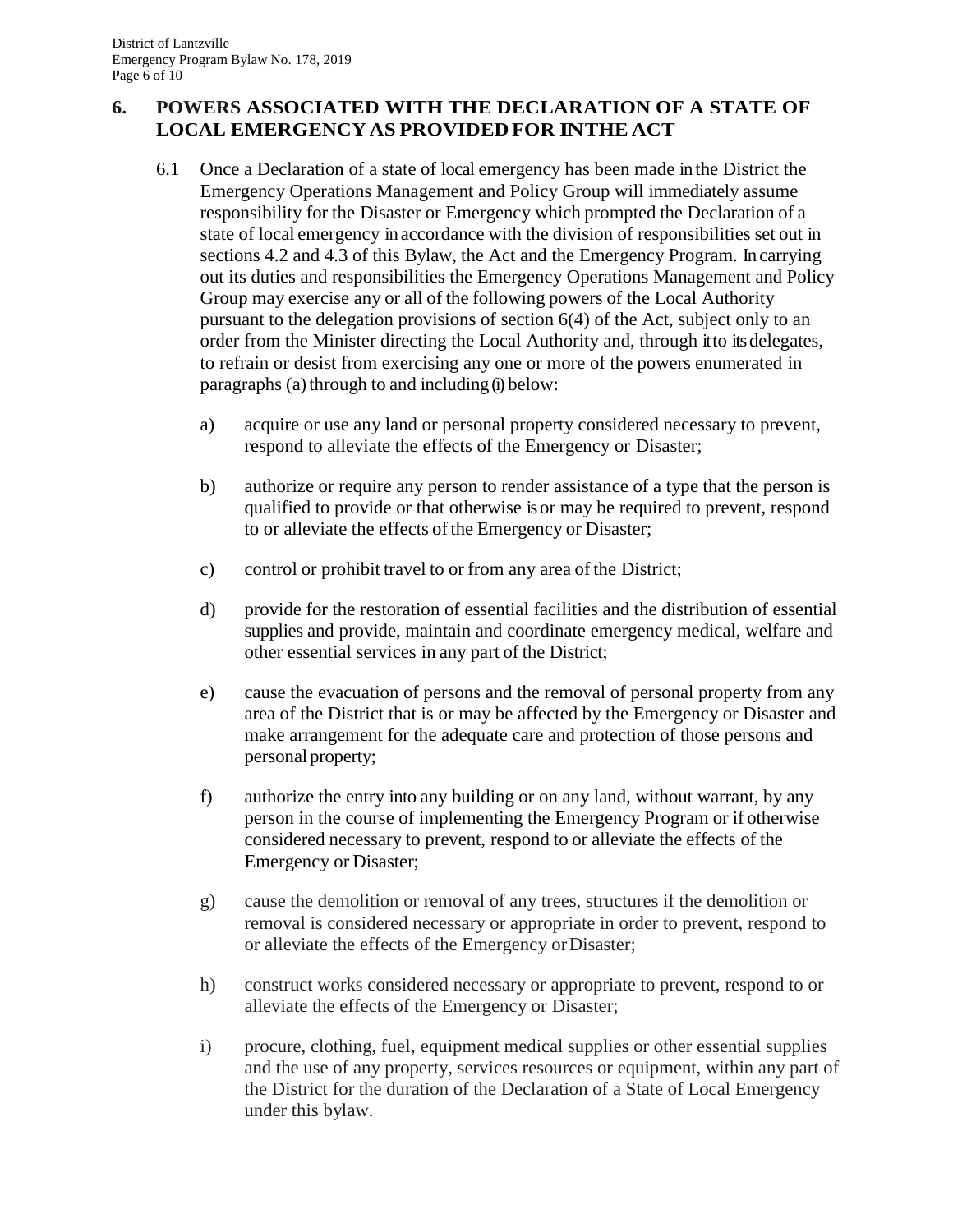District of Lantzville Emergency Program Bylaw No. 178, 2019 Page 7 of 10

> 6.2 The Local Authority may, during or within 60 days after the Declaration of a State of Local Emergency, by bylaw ratified by the Minister responsible for the administration of the *Community Charter*, borrow any money necessary to pay expenses caused by the Disaster or Emergency.

# **7. CANCELLATION OF A DECLARATION OF A STATE OF LOCAL EMERGENCY**

The Local Authority or Mayor, as the case may be, must, when of the opinion that the Emergency or Disaster no longer exists in the District or part thereof for which a Declaration of a State of Local Emergency was made, cancel the Declaration of a State of Local Emergency by means of a bylaw or resolution of the Local Authority or by order of the Mayor, as appropriate, and promptly notify the Minister of the cancellation of the Declaration of a State of LocalEmergency.

#### **8. REPEAL**

"District of Lantzville Emergency Measures Bylaw No. 19 – 2004" is hereby repealed.

 $\frac{1}{2}$  ,  $\frac{1}{2}$  ,  $\frac{1}{2}$  ,  $\frac{1}{2}$  ,  $\frac{1}{2}$  ,  $\frac{1}{2}$  ,  $\frac{1}{2}$  ,  $\frac{1}{2}$  ,  $\frac{1}{2}$  ,  $\frac{1}{2}$  ,  $\frac{1}{2}$  ,  $\frac{1}{2}$  ,  $\frac{1}{2}$  ,  $\frac{1}{2}$  ,  $\frac{1}{2}$  ,  $\frac{1}{2}$  ,  $\frac{1}{2}$  ,  $\frac{1}{2}$  ,  $\frac{1$ 

**READ A FIRST TIME** on the 18<sup>th</sup> day of March, 2019.

**READ A SECOND TIME** on the 18<sup>th</sup> day of March, 2019.

**READ A THIRD TIME** on the 18<sup>th</sup> day of March, 2019.

ADOPTED this 1<sup>st</sup> day of April, 2019.

*ORIGINAL SIGNED ORIGINAL SIGNED*

Mark Swain, Mayor Trudy Coates,

Director of Corporate Administration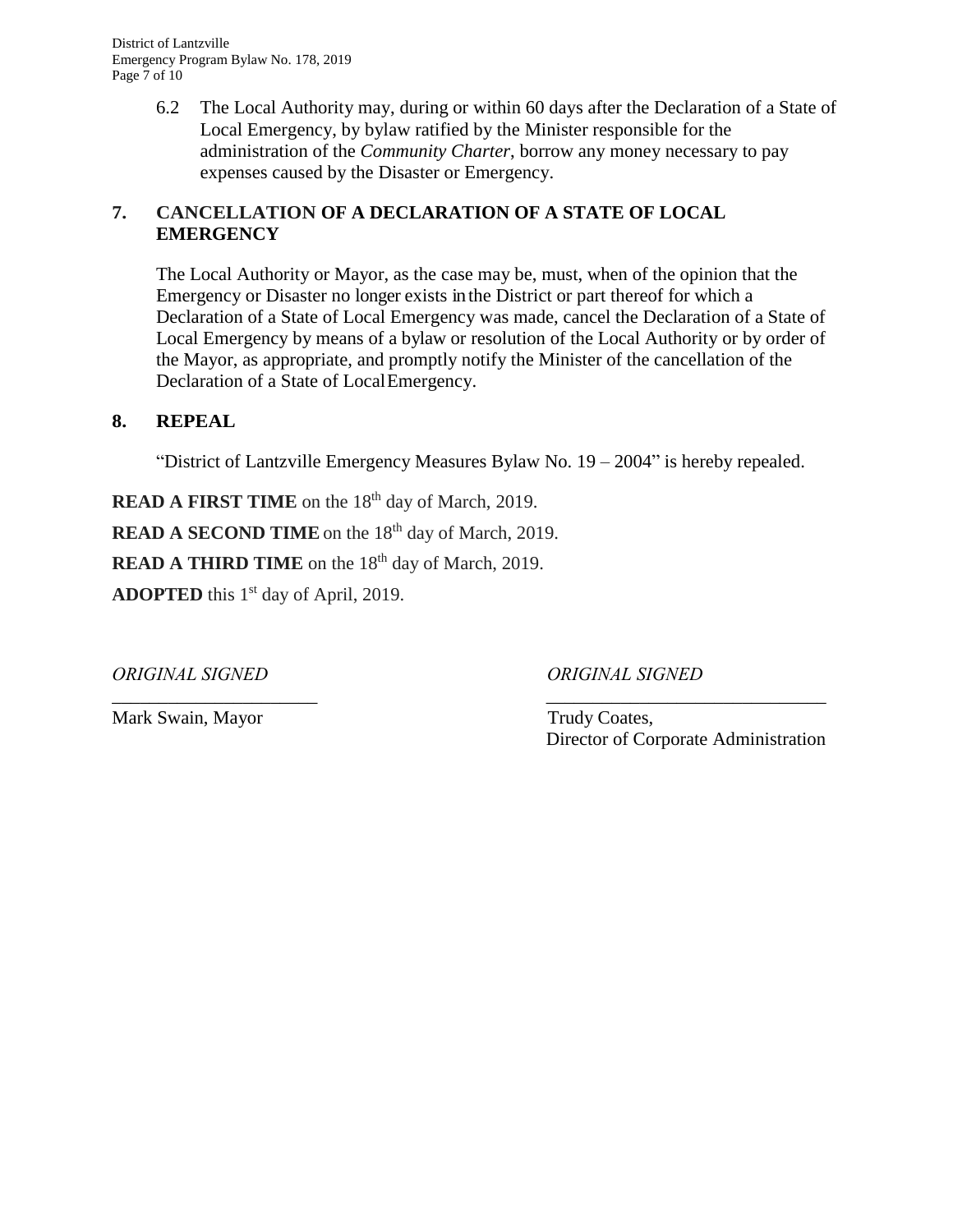#### **Schedule "A"**

| DECLARATION OF A STATE OF LOCAL EMERGENCY |                                                                                                                                                  |                                        |                                                                      |  |  |
|-------------------------------------------|--------------------------------------------------------------------------------------------------------------------------------------------------|----------------------------------------|----------------------------------------------------------------------|--|--|
| TO:                                       | Minister Responsible<br><b>Emergency Management BC</b><br>VI Region, Block $A - S$ uite 200<br>2261 Keating Cross Road<br>Saanichton, BC V8M 2A5 | <b>FAX:</b>                            | $(250)$ 952-4304                                                     |  |  |
| <b>FROM:</b>                              | District of Lantzville<br>PO Box 100, 7192 Lantzville Road<br>Lantzville, BC V0R 2H0                                                             | <b>CONTACT:</b><br>TEL:<br><b>FAX:</b> | Chief Administrative Officer<br>$(250)$ 933-8080<br>$(250)$ 390-5188 |  |  |
| RE:                                       | <b>State of Local Emergency</b>                                                                                                                  |                                        |                                                                      |  |  |

It is hereby declared, under the authority of the British Columbia *Emergency Program Act* and the District of Lantzville Emergency Program Bylaw No. 178, 2019, that a State of Local Emergency exists in the District of Lantzville, British Columbia, as the result of:

(name of emergency and state the date / time of occurrence)

Temporary emergency powers to effectively respond to this disaster are now deemed to be required.

The area(s) affected by this *disaster,* and to which this Declaration applies, is identified on the attached. The nature of this emergency is as follows: (include a short narrative description explaining the scope and nature of the emergency).

District of Lantzville officials have been delegated the authority to implement powers that are set out in the *Emergency Program Act.* The titles of these officials and the specific powers that they may exercise in connection with this emergency are attached.

For the duration of this State of Local Emergency, the District of Lantzville Emergency Program Bylaw No. 178, 2019 and the British Columbia *Emergency Program Act* will prevail in any instance where there may be a conflict with any other bylaw, act or regulation.

As required under the B.C. *Emergency Program Act* and the District of Lantzville Emergency Program Bylaw No. 178, 2019, the District of Lantzville hereby officially informs the Emergency Management BC Vancouver Island Region Office, Minister Responsible Emergency Management British Columbia and also the population within the affected area that a State of Local Emergency now exists.

This Declaration will remain in force for seven days from the date noted below at which time the need for either a renewal or cancellation will be considered. This Declaration is Ordered by the Mayor of the District of Lantzville and, or by resolution of the District of Lantzville.

**Mayor (signature) Chief Administrative Officer (signature)**

**Mayor (print name) Chief Administrative Officer (print name)**

| Date and Time:      |                                                                    |
|---------------------|--------------------------------------------------------------------|
| <b>Attachments:</b> |                                                                    |
| ப                   | Original Declaration or Last Renewal of a State of Local Emergency |
| □                   | Delegation of Powers                                               |
| □                   | Affected $area(s)$                                                 |
| □                   | Resolution                                                         |
| П                   | Other:                                                             |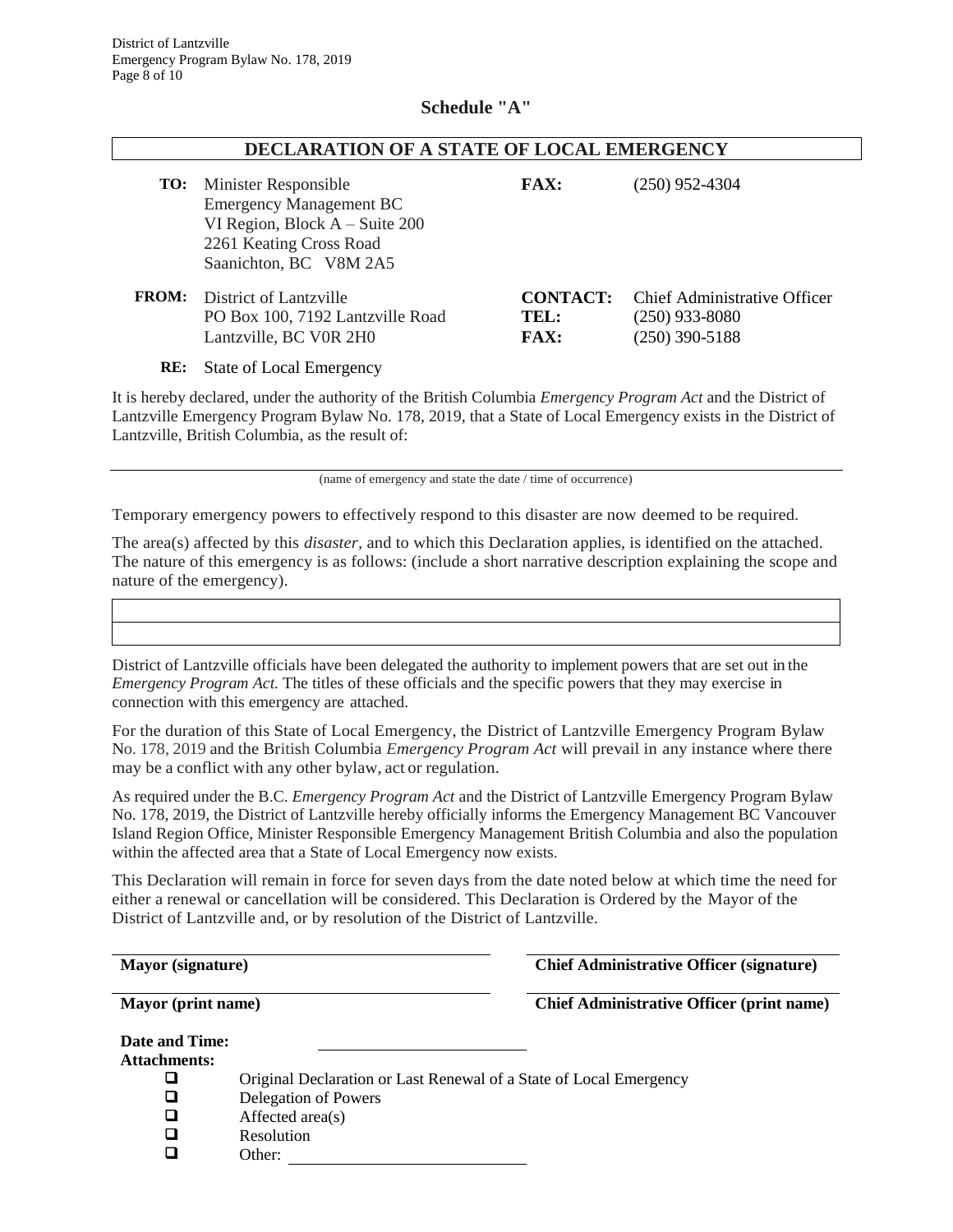Bylaw.

## **Delegation of Powers Under Section 10 of the B.C.** *Emergency Program Act* **Authorized to District of Lantzville Officials**

Attached as part of the *Declaration of* a *State of Local Emergency* issued on Date/Time:

| <b>Delegated Powers To</b>                                                                                                                                                                                                                                                                           | Y/N | <b>District of Lantzville</b><br><b>Officials' Titles</b> |
|------------------------------------------------------------------------------------------------------------------------------------------------------------------------------------------------------------------------------------------------------------------------------------------------------|-----|-----------------------------------------------------------|
| a) Acquire or use any land or personal property considered<br>necessary to prevent, respond to or alleviate the effects<br>of the Emergency or Disaster.                                                                                                                                             |     |                                                           |
| b) Authorize or require any person to render assistance of<br>a type that the person is qualified to provide or that<br>otherwise is or may be required to prevent, respond to<br>or alleviate the effects of the Emergency or Disaster.                                                             |     |                                                           |
| c) Control or prohibit travel to or from any area of the<br>District.                                                                                                                                                                                                                                |     |                                                           |
| d) Provide for the restoration of essential facilities and the<br>distribution of essential supplies and provide, maintain<br>and coordinate emergency medical, welfare and other<br>essential services in any part of the District.                                                                 |     |                                                           |
| e) Cause the evacuation of persons and the removal of<br>animals and personal property from any area of the<br>District that is or may be affected by the Emergency or<br>Disaster and make arrangements for the adequate care<br>and protection of those persons, animals and personal<br>property. |     |                                                           |
| f) Authorize the entry into any building or on any land,<br>without warrant, by any person in the course of<br>implementing the Emergency Program or if otherwise<br>considered necessary to prevent, respond to or<br>alleviate the effects of the Emergency of Disaster.                           |     |                                                           |
| g) Cause the demolition or removal of any trees and<br>structures if the demolition or removal is considered<br>necessary or appropriate in order to prevent, respond<br>to or alleviate the effects of the Emergency or<br>Disaster.                                                                |     |                                                           |
| h) Construct works considered necessary or appropriate to<br>prevent, respond to or alleviate the effects of the<br>Emergency or Disaster.                                                                                                                                                           |     |                                                           |
| i) Procure, fix prices for food, clothing, fuel, equipment,<br>medical supplies or other essential supplies and the use<br>of any property, services, resources or equipment,<br>within any part of the District for the duration of the<br>Declaration of a State of Local Emergency under this     |     |                                                           |